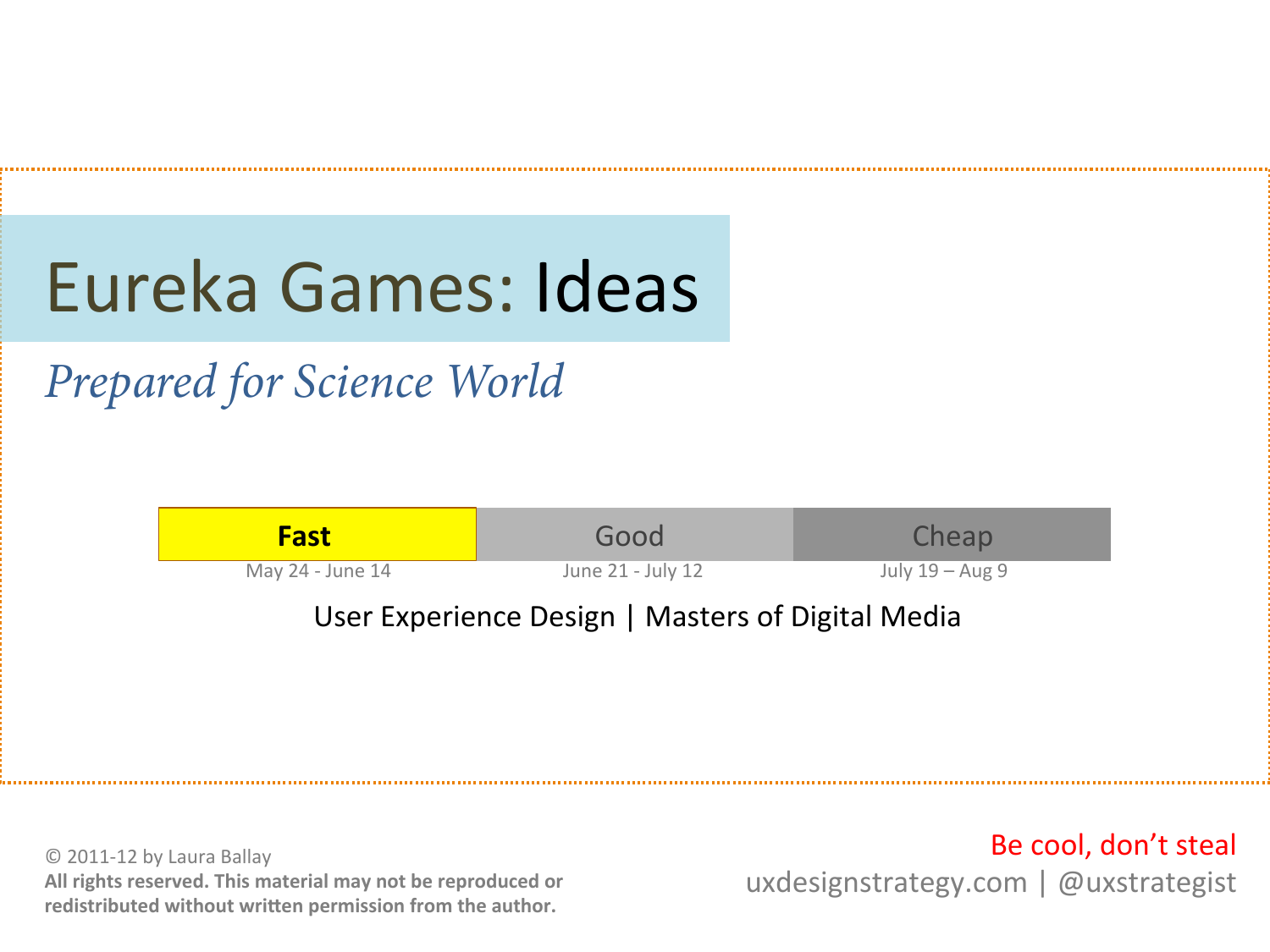# Eureka Games – Overlooked



Observations of Pain Points:

- Kiosk is overshadowed by other exhibits due to its location, lack of signage and dim lighting.
- Often plagued by "down time."
- Noise from adjacent exhibit is distracting.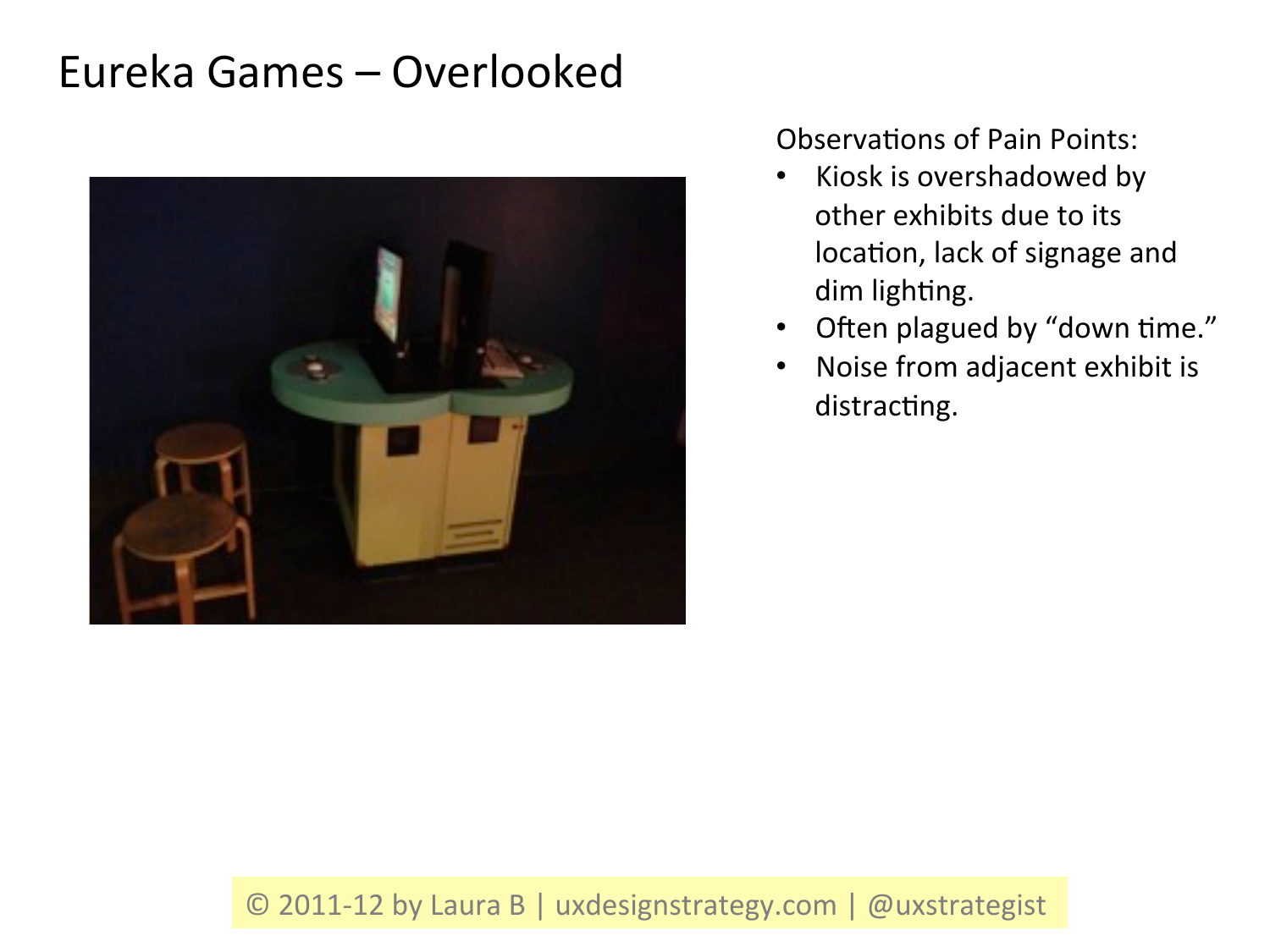### Eureka Games – Overlooked





#### **Improve Signage:**

- Challenge visitors by placing a provocative sign (see left) near the kiosk, or simply provide a wall-mounted sign that highlights that it's a game.
- -or- Place stand-alone vertical sign adjacent to the kiosk to draw attention to it and provide a brief explanation. It could simply state the game title and a one-sentence synopsis.
- If machine is down, have staff place an "Out of Order" sign on it with an approximate  $day/$ time when it will be up & running again.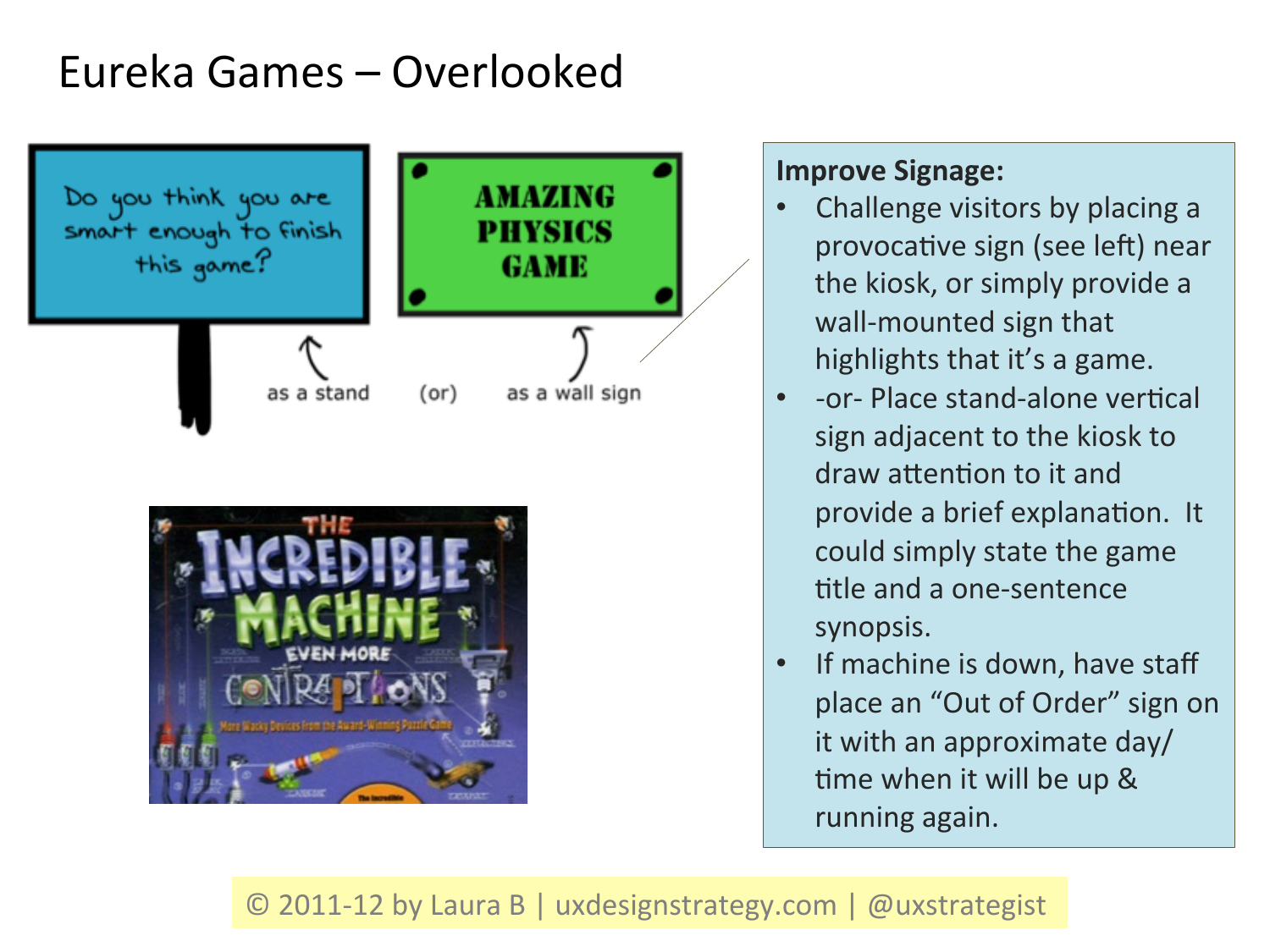# Eureka Games – Overlooked



#### **Improve Location & Lighting:**

- Modify floor plan to increase foot traffic and reduce noise. Some students noted on the times it was moved to an alternate location, it attracted significantly more visitors.
- Another option would be to have speakers to help players immerse themselves in the gameplay experience.
- If kiosk cannot be moved, create a spotlight and wallmounted signage to draw awareness to it.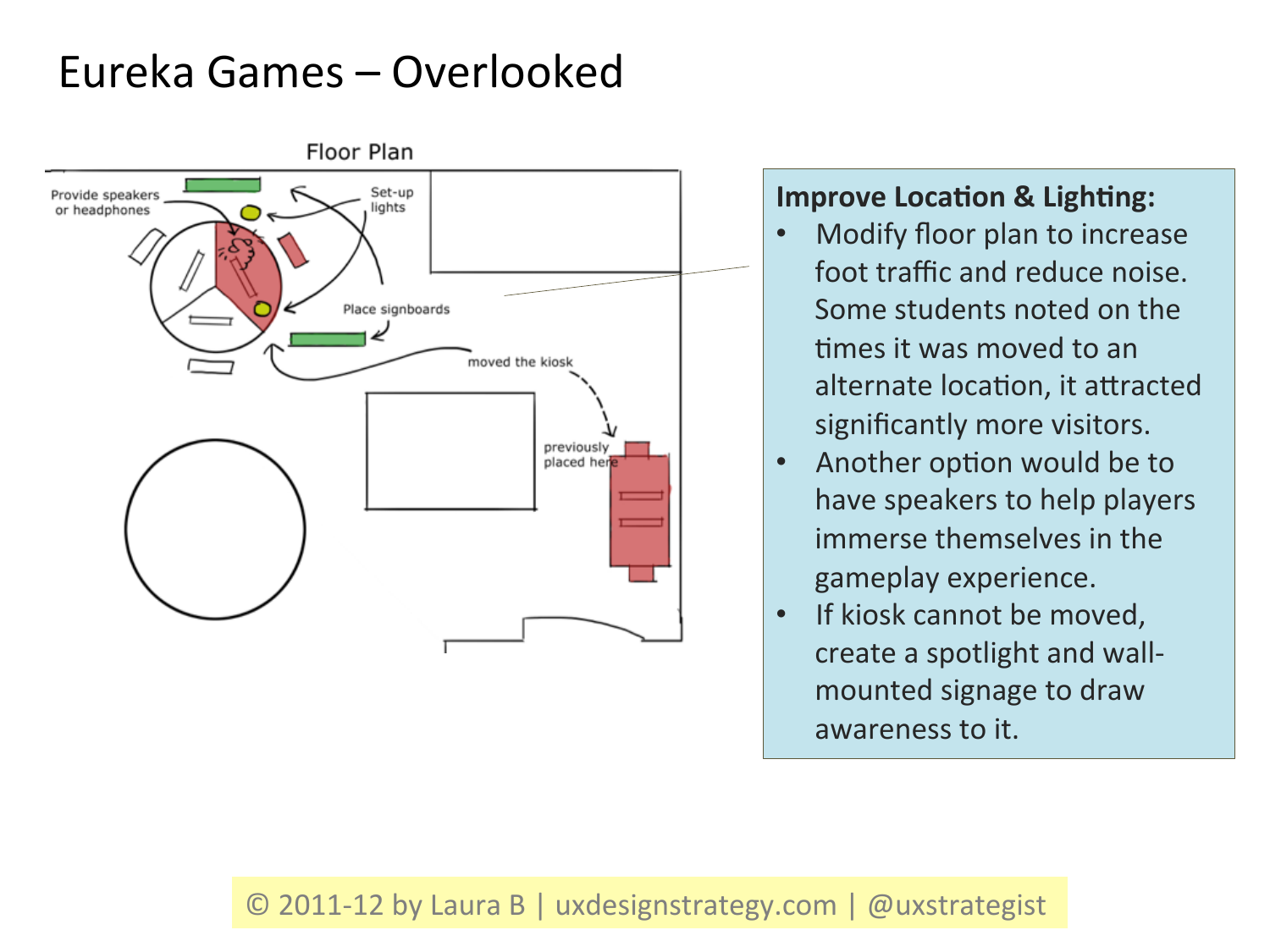### Eureka Games – Geared to Solo Visitor



Observations of Pain Points:

- Game allows more than one player but will only seat one at a time.
- **Parents with children have** nowhere to sit.
- Game-playing sessions may be lengthy but uncomfortable seating discourages this.
- Seats are too high for smaller children.

#### **Reconfigure the Station:**

- Encourage multiple players (and accommodate families) by providing at least two comfortable seats.
- Consider providing a more "game like" experience by providing something like a small, comfortable couch.

© 2011-12 by Laura B | uxdesignstrateg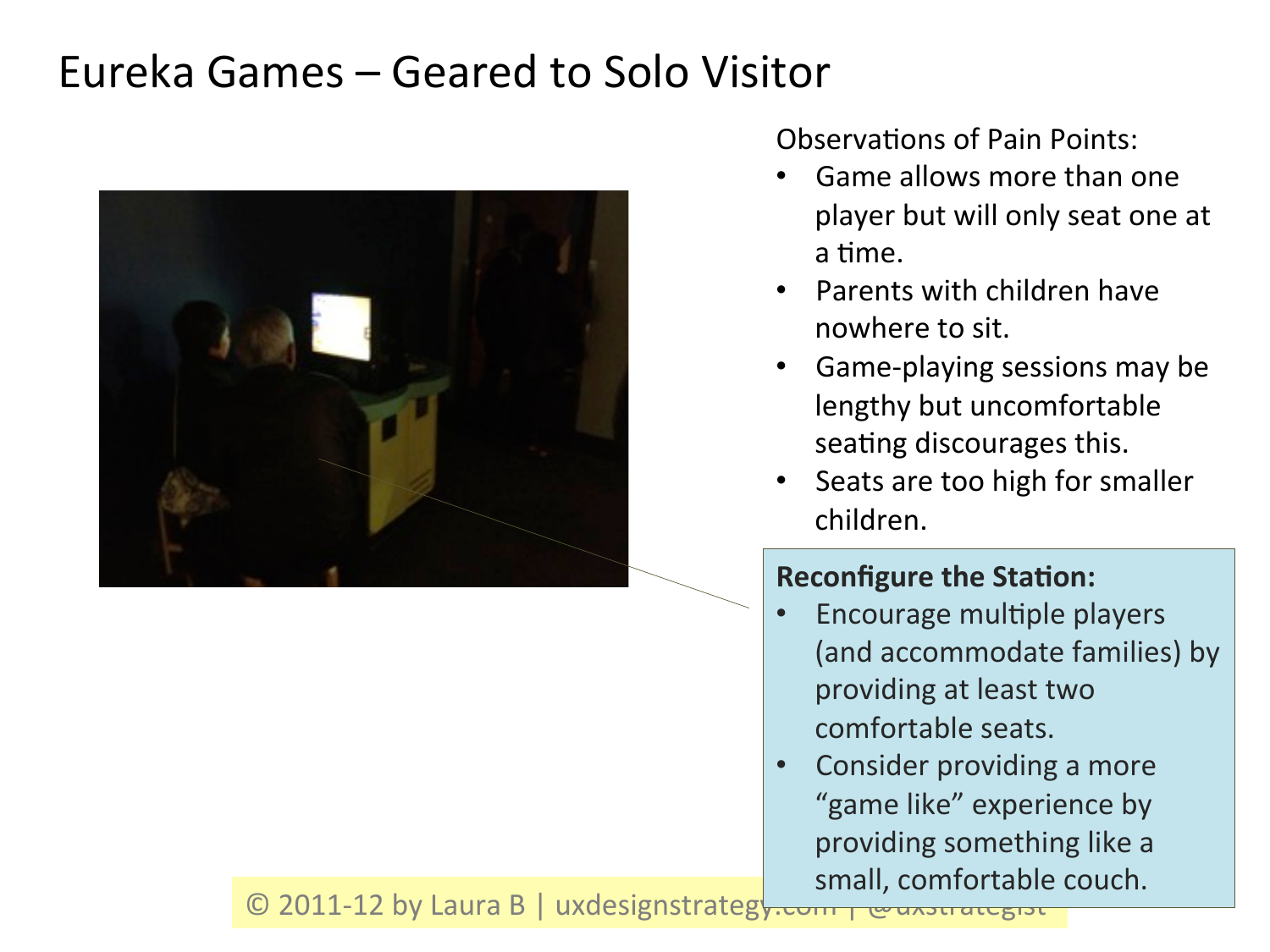# Eureka Games – Confusing Input Devices



Observations of Pain Points:

- Visitors see the track ball and buttons and don't seem to know what to do.
- Visitors are prompted to type and cannot find a keyboard so they move to the adjacent computer to see if that keyboard works instead.

#### Use familiar input devices:

- If possible, use the more familiar trackpad/mouse button combination or replace monitor with touchscreen.
- -or- combine the trackball with button functionality so that buttons can be eliminated.
- -or- label each control on the panel.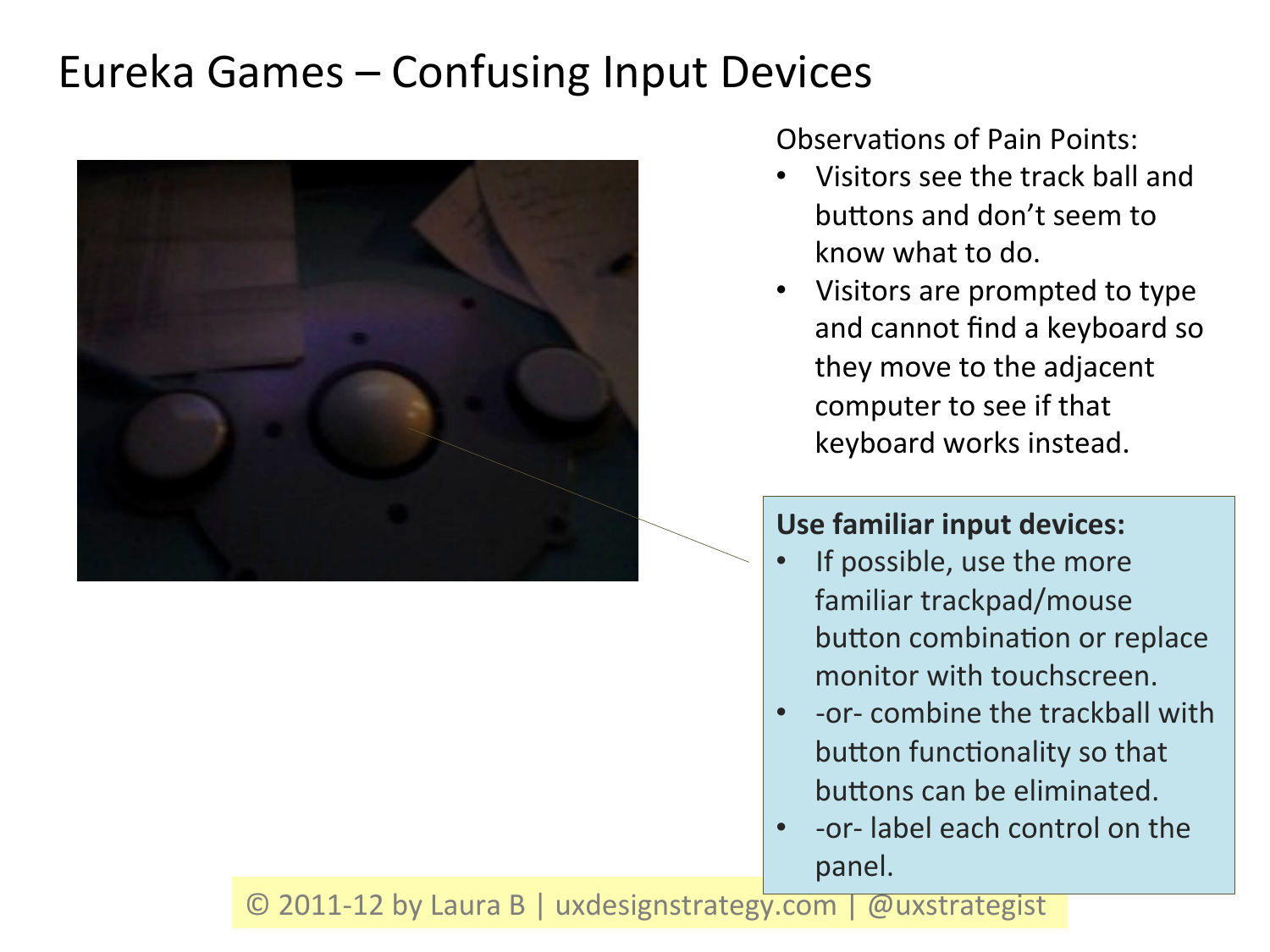# Eureka Games – Confusing screens



Observations of Pain Points:

Too many game choices and options tend to overwhelm visitors. 

#### **Reduce number of games:**

• If possible, modify the menu (or create a custom menu) to show a default of 3-5 games to choose from the Main Menu, perhaps providing a "More" option for Advanced/Returning Visitors.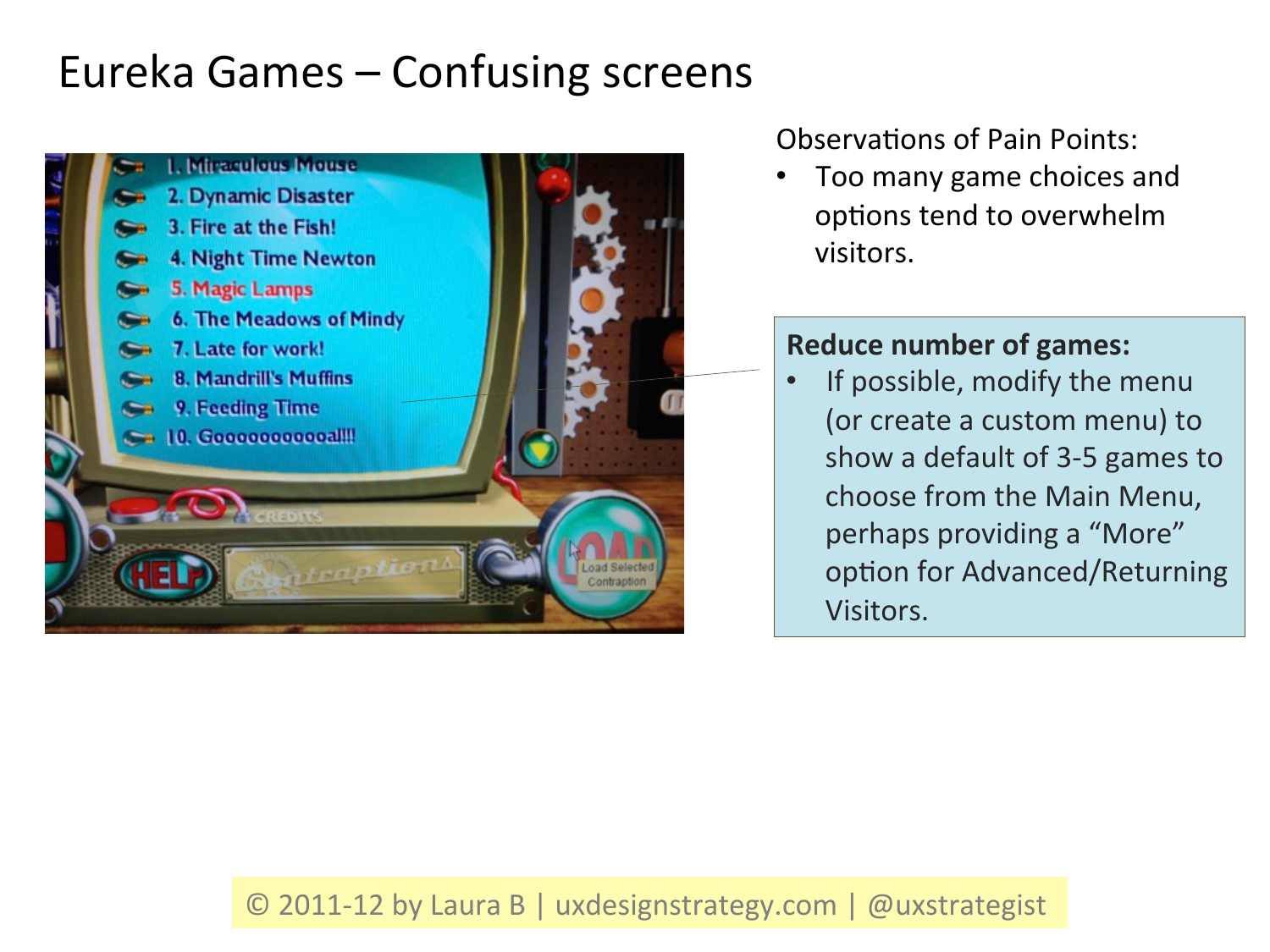### Eureka Games – Barriers to Playing



(C) 2001 Sierra Bo-Line, Inc. TM designates a trademark of Sierra Do-Line.

Observations of Pain Points:

- Game requires some time investment for visitors to understand. Most visitors give up after 1-2 minutes, but even more persistent visitors would spend 5-10 minutes trying to play before giving up.
- Strange error messages and bootup screens also confuse visitors.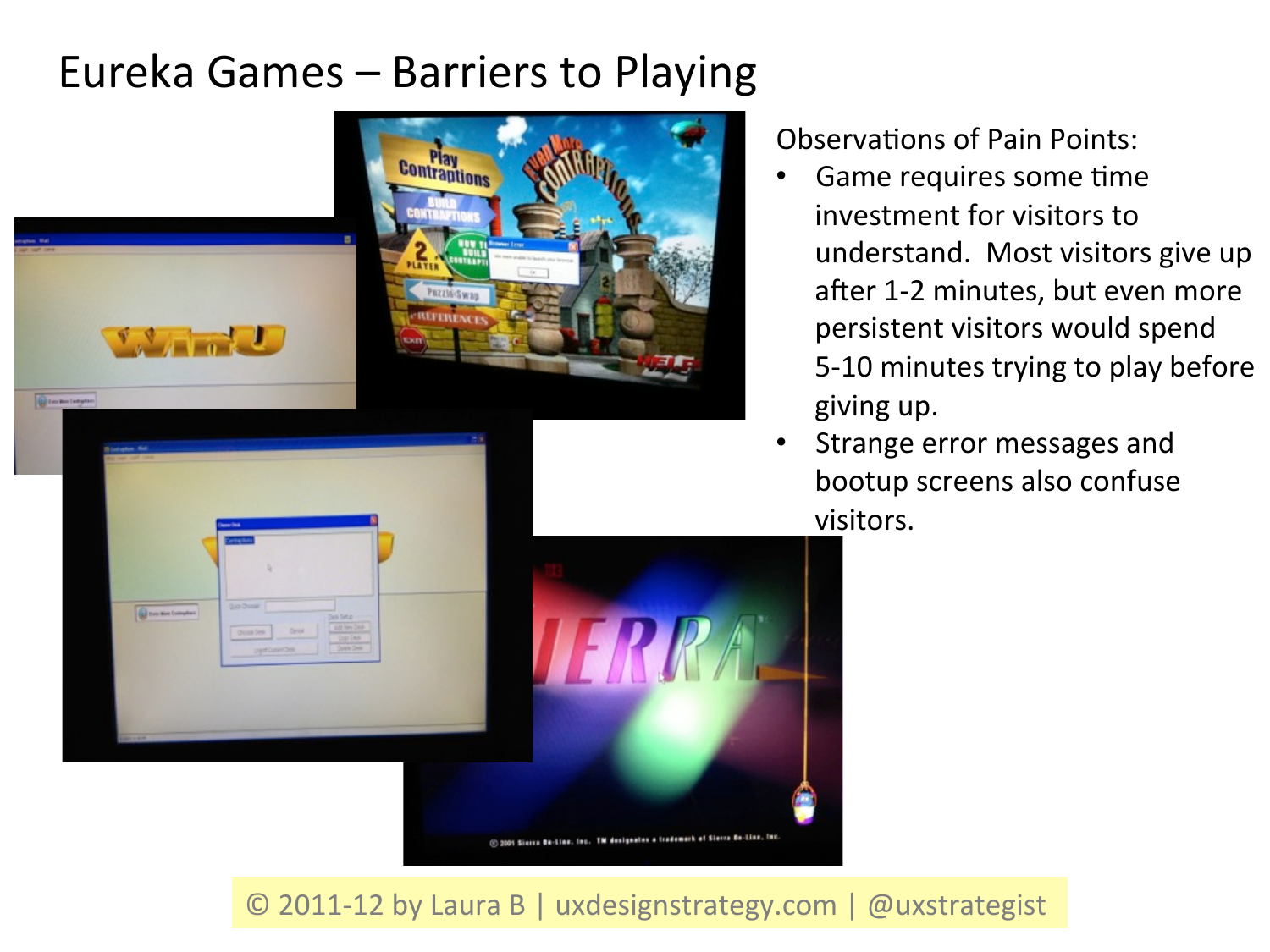### Eureka Games – Barriers to Playing



Observations of Pain Points:

- Players would start by playing what was already on the screen—even games that were abandoned mid-session.
- As a result, they are confused by what the game is about and how to play it.
- If players try to exit, they get a "Are you sure" message which leaves them uncertain how to proceed.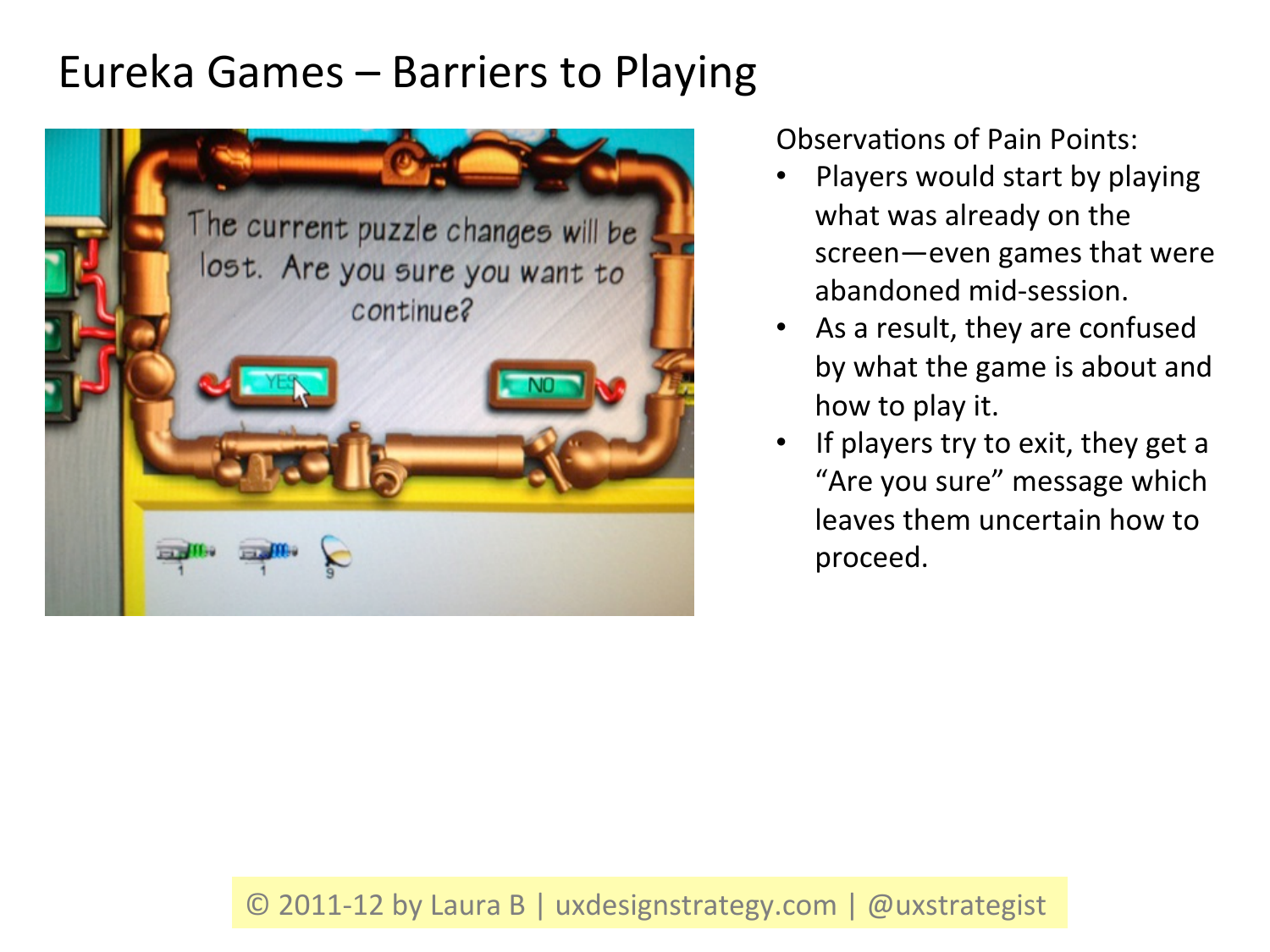# Eureka Games – Barriers to Playing **Provide easy way to "Quit"** or



"Start Over":

- If possible, create UI that allows users to start over.
- Also program the game to timeout after a certain duration of inactivity.

### **Prevent visitors from seeing bootup screens:**

Don't allow users to reboot machine. 

### **Create a Welcome Screen**

Instead of rebooting to Windows and restarting the software, the game should default to a Welcome screen when a player chooses to restart. 

### **Provide a quick, simple synopsis** of each game.

After player selects a game, provide a short description/ tutorial about the game.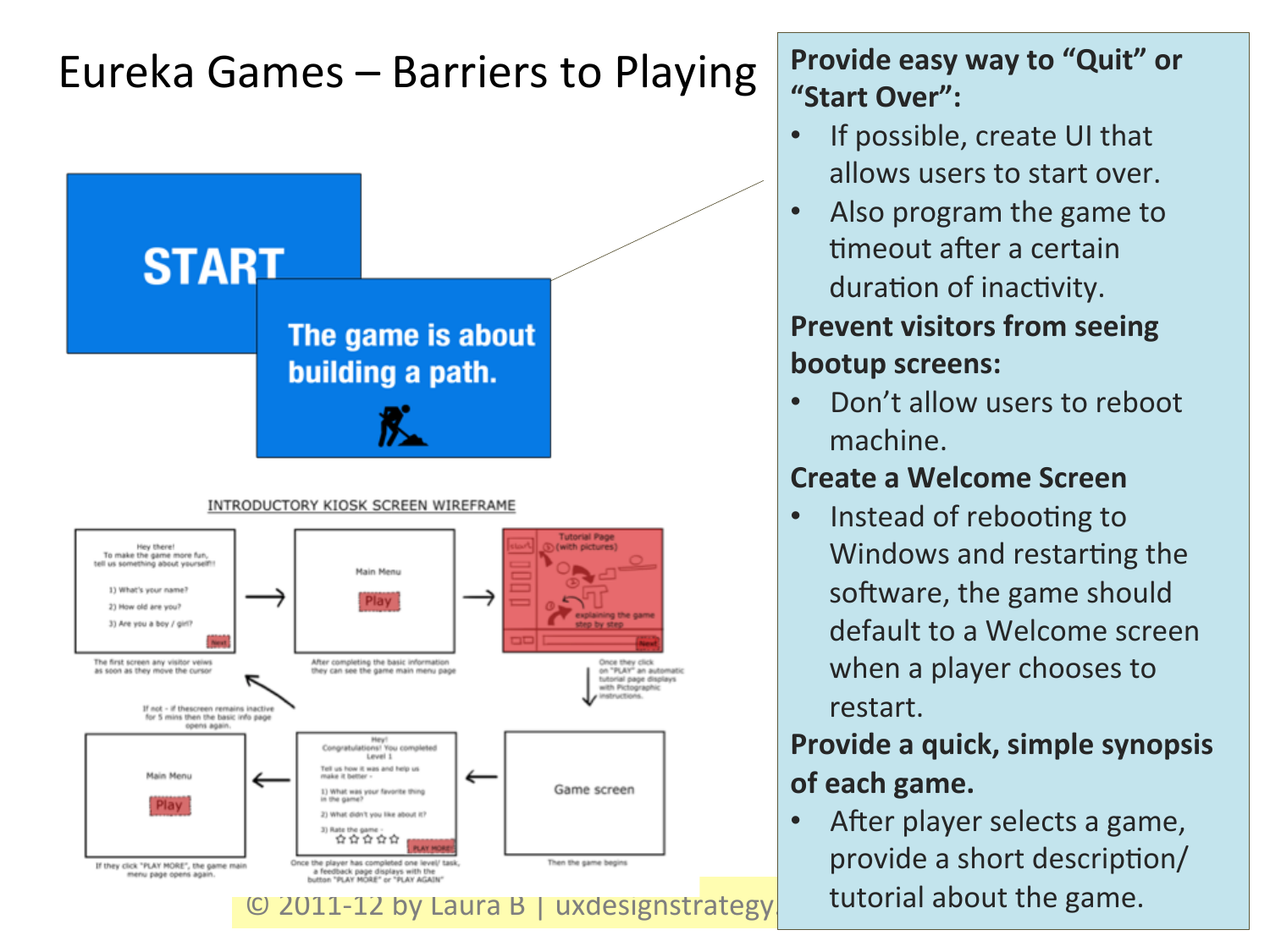# Eureka Games – Skipped Instructions



#### $\odot$  2011-12 by Laura B | uxdesignstrateg

Observations of Pain Points:

- Younger visitors (under 10) cannot read or understand complex instructions in the "How to Build" section.
- Main Menu has many options that sound similar (i.e. "Help" vs. "How to Build" and "Play" vs. "Build").
- Older visitors often will skip over "boring" text-heavy instructions and start randomly clicking to figure out how to play the game.

### **Consider finding alternative game:**

This game may be more suitable for older players and in a home environment rather than in a public space with a wide range of ages.